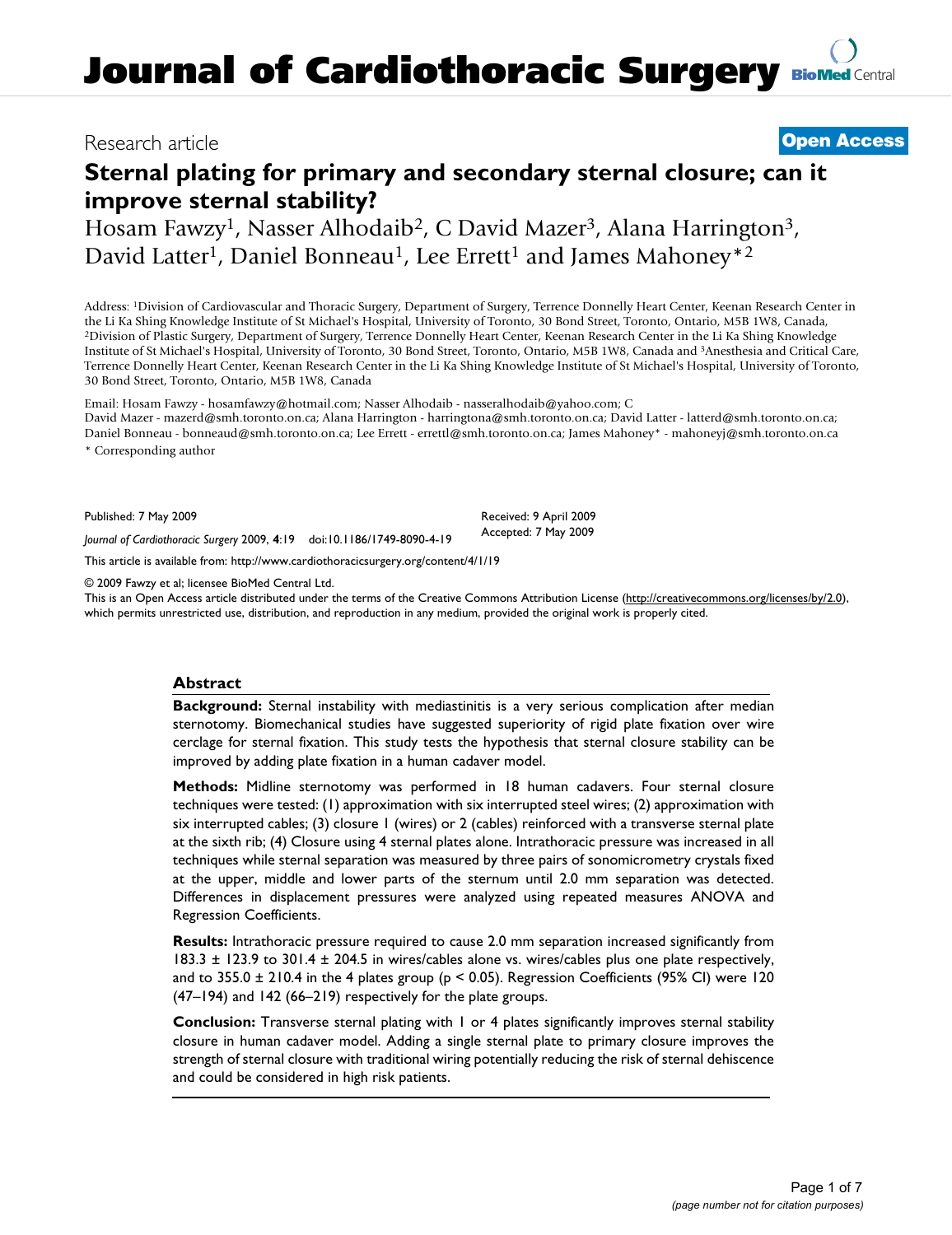### **Introduction**

Open heart surgery is one of the most common procedures done in North America. It is usually performed through the median sternotomy that was re-introduced by Julian in 1957 [1]. Median sternotomy can be performed quickly, provides excellent exposure of the heart, which facilitates different cardiac procedures, and is well tolerated by most patients [2]. The current standard technique for sternal closure remains the cerclage stainless steel wires.

Complications from median sternotomy occur in approximately 0.3 – 5% of cases and is associated with significant morbidity and mortality [3]. Loosening and failure of sternal fixation associated with wound dehiscence have major and minor sternal healing complications. The wire closure technique under normal physiologic loads can lead to inadequate fixation and sternal dehiscence [4]. Loosening of this technique occurs when sternal stresses concentrated at the steel wire cause it to cut into the bone, allowing variable degrees of motion to occur. Off center sternotomy, osteoporosis and strong mechanical forces such as with coughing contribute to the inability of wire closure to maintain fixation, leading to acute separation or in the long-term sternal nonunion. Infection is also associated with loosening. Wound dehiscence, purulent drainage, and sternal instability are indicative of deep sternal wound infection and mediastinitis. A vicious circle is created by wound dehiscence, sternal movement and infection which only can be treated by surgical treatment including wound debridement. In addition to a variety of wound management techniques, effective rigid closure of the sternum that restores stability, promoting primary healing of the sternum can be considered. Numerous methods for sternal fixation have been described to treat sternal dehiscence but there is no ideal method yet [5-8]. To analyze the effectiveness of plating to maintain sternal stability, we evaluated the present standard technique of wiring and compared it to a new potentially more rigid sternal fixation system. This study tests the hypothesis that sternal closure stability can be improved by sternal plating, which distributes the force applied to the plated sternum over a larger area. The aim of this study is to determine whether the sternal fixation system improves the mechanical stability of sternal closure using four different methods of primary sternal closure.

## **Materials and methods**

With approval of the St. Michael's Hospital Research Ethics Board and the University of Toronto, midline sternotomy was performed in 18 adult human cadavers. Each cadaver was subject to three sternal closure techniques in three subsequent stages as follows (Figure 1a–e):

1. Approximation with stainless steel sternal wires alone  $(n = 9)$  or multifilament sternal cables alone  $(n = 1)$ = 9)

2. Retightening of the initial fixation as in step 1 and application of a single plate at rib number 6.

3. Removal of wires/cables and plate followed by fixation with a transverse sternal plate system with 4 plates  $(n = 18)$ .

Nine cadavers were initially closed with six standard stainless steel wires (size no.6) in a simple interrupted fashion, two around the manubrium and four around the sternum at the 2nd through 5th intercostal spaces. The wires were symmetrically tightened by twisting with a large needle driver. After stability testing (see below), the wires were retightened and a single transverse locking sternal plate (4 screws/side; Synthes Titanium Sternal Fixation System, Synthes CMF, West Chester, PA, USA) was placed at rib number 6 and the fixation was retested. Finally, all wires and the plate were removed and the sternum was fixed with four transverse plates; one at the manubrium and three straight plates fixed transversely rib-to-rib from ribs  $3 - 5$ .

The other nine cadavers were subjected to initial sternal closure with 1.0 mm multifilament stainless steel cables (Synthes Sternal Cables, Synthes CMF, West Chester, Pennsylvannia, USA) with subsequent plate closure in the same sequence as the wires group. The cables were tightened using the cable tightener as per the manufacturer's specifications.

The sequence of fixation in all cadavers was selected to minimize any effects of the previous closure technique and allow comparison of different techniques studied.

Following completion of each closure technique intrathoracic pressure was increased while the separation between the two halves of the sternum was continuously measured. The amount of pressure needed to induce sternal distraction was compared for all closure methods. The primary outcome was the intrathoracic pressure required to separate the sternal edges by 2.0 mm. This endpoint was chosen as an amount of sternal separation that would be clinically important and to avoid significant damage of the sternal bone integrity for further testing with the subsequent closure techniques.

#### *Preparation of the cadavers*

The median sternotomy was performed using a standard pneumatically powered reciprocating sternal saw (Stryker, Kalamazoo MI). An inflatable rubber bladder was seated immediately beneath the sternum. A calibrated pressure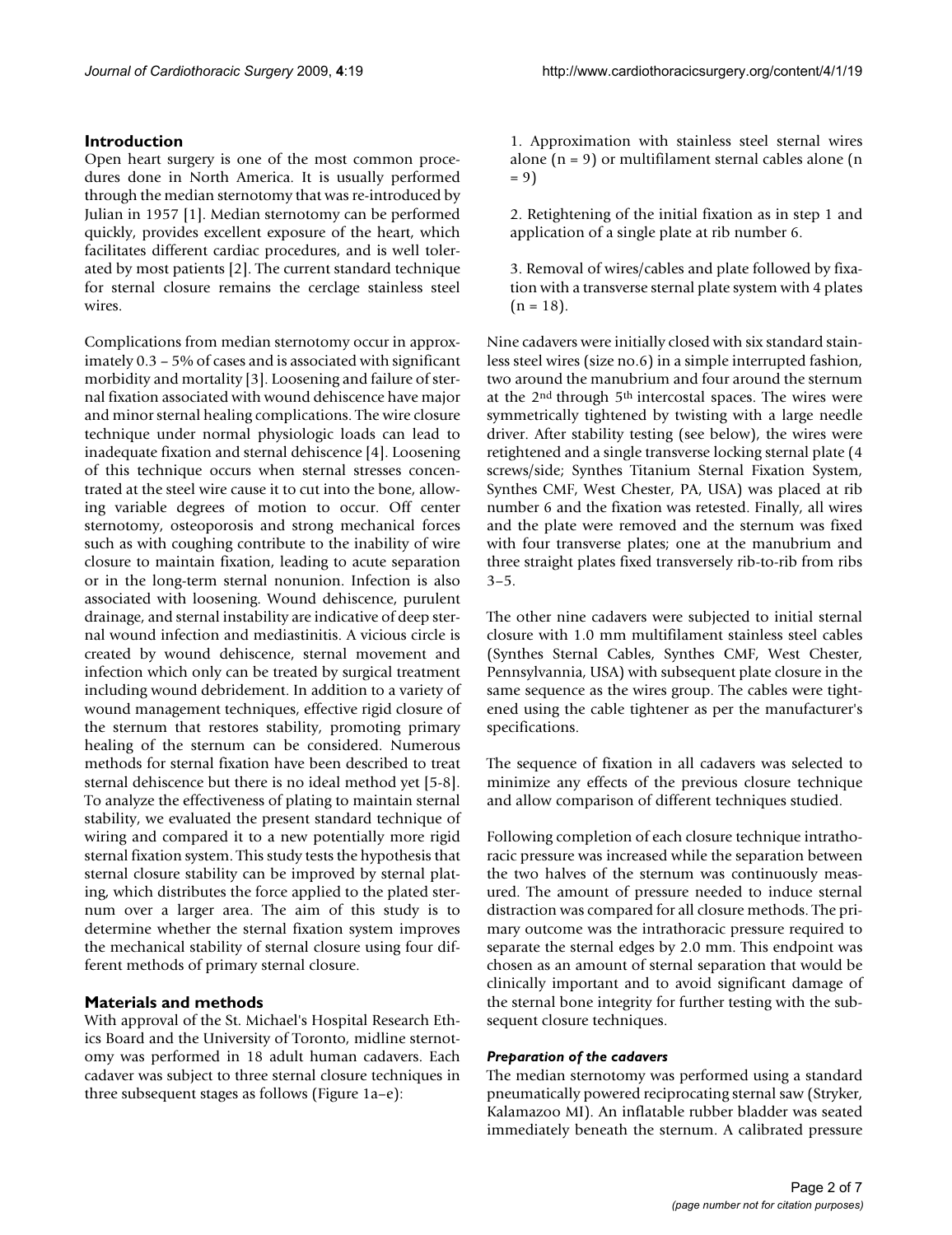

- a) wires alone,
- b) cables alone,
- c) wires + 1-plate,
- d) cables + 1-plate,
- e) 4-plates.

# **Figure 1**

**Pictorial representation of the five different sternal closure techniques used**. (a) Approximation with stainless steel sternal wires alone. (b) Approximation with multifilament sternal cables alone.(c) Approximation with sternal wires and a single plate at rib number 6. (d) Approximation with sternal cables and a single plate at rib number 6. (e) Approximation with four plates.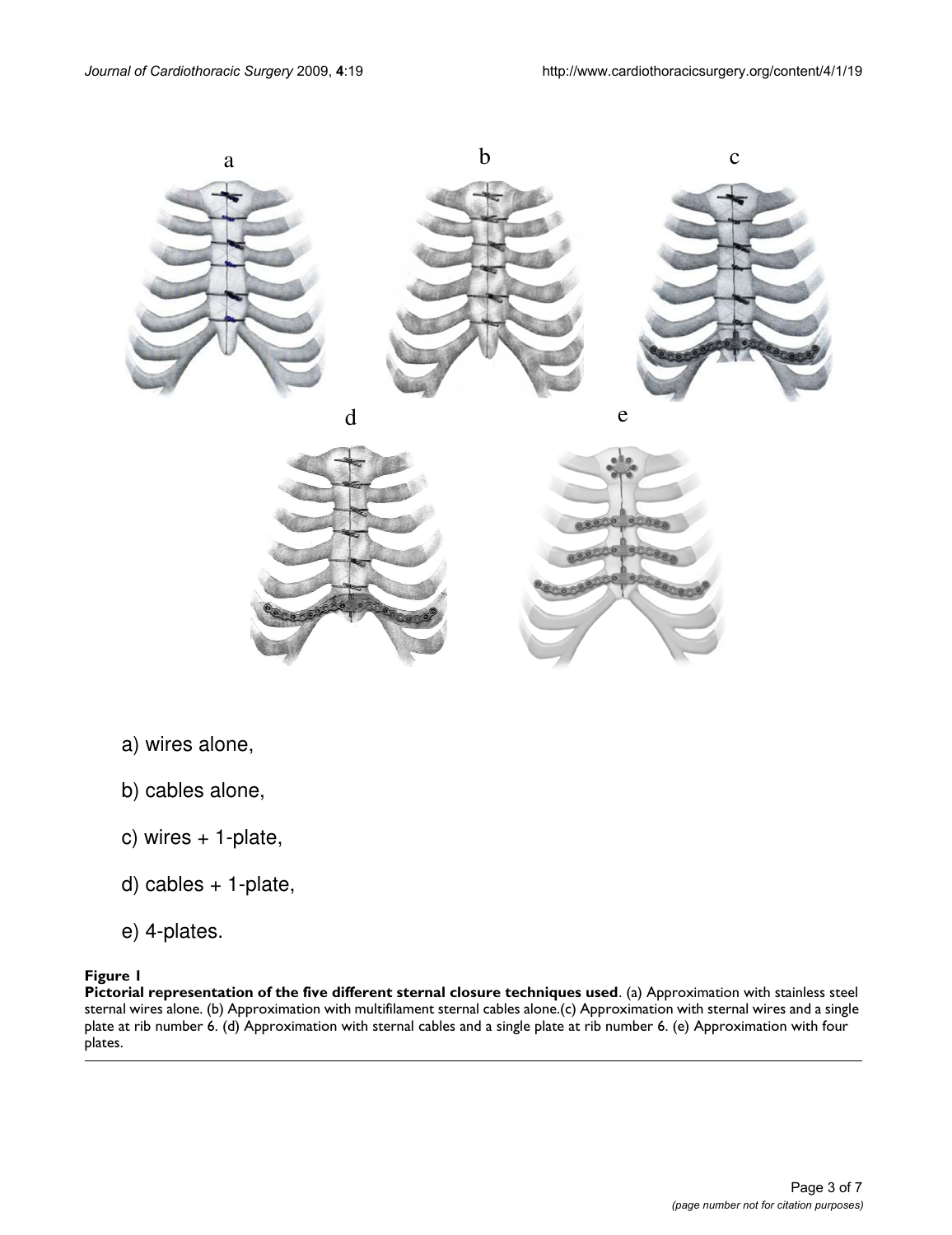transducer (Utah Medical Products, Midvale, Utah, USA) was connected to the inflatable bladder and used to record the pressure within the closed system at appropriate range and intervals. The system was configured to continuously monitor real-time intrathoracic pressure and intercrystal distance while simultaneously recording absolute values every two milliseconds using a computerized data-acquisition system (Power Lab, AD Instruments, Colorado Springs, Colorado, USA).

#### *Measurement of sternal separation*

Three pairs of 5 MHz piezoelectric crystals were used to measure distraction of the sternal closure site using sonomicrometry (Sonometrics, Triton Technology). The crystals were fixed to the ventral edge of the sternum; one pair at the upper part at the manubrium, one at the middle of the sternal body and one at the sternoxiphoid junction. Each pair of crystals was oriented to detect distraction in a transverse plane. Ultrasonic gel was placed between the two crystals to facilitate sound wave conduction. The sensitivity of the distance measurement using sonomicrometry is approximately 0.02 mm. Intrathoracic pressure was increased by inflating the intrathoracic bladder using a calibrated electronic air pump until 2.0 mm of distraction was noted between the ultrasonic crystals. At the end of the experimental protocol, 1 cm2 segments of mid-sternum, away from any closure instrumentation, were taken from each specimen and x-rayed in AP and lateral planes. The x-rays were reviewed and evaluated for structural differences by a radiologist blinded to group allocation.

#### *Data Analysis*

All data were analyzed with SigmaStat (v 3.5, Systat Software San Jose, California, USA) and R (version 2.5.0, lme4) statistical programs. No differences were noted between the wire and cable methods of primary sternal closure and as such they were grouped by a priori design. A repeated measures ANOVA and the Holm-Sidak test, was preformed to discern differences between wires/ cables, wires/cables + 1 plate and the 4-plate methods of closure. In addition, regression coefficients and the corresponding 95% credible interval were calculated to determine the amount of pressure the addition of one plate and the 4-plate method could withstand prior to 2 mm separation, using the wires/cables as the reference. Data is reported as mean  $\pm$  standard deviation and p-value  $\leq 0.05$ was considered statistically significant.

#### **Results**

The mean age of the cadavers was 80.4 years (range 45– 99), and 7 were male. The analysis of the sternal bone specimens revealed similar sternal cortical thickness (mean =  $1.5$  mm, range  $1.1 - 2.0$  mm), with no difference between groups. The lower portion of sternal closure was

the least stable part of the sternum with 65% of all separations occurring at this location, followed by the middle (12%), and the upper (4%). In 15% of the trials no crystal pair separated 2.0 mm and as such the maximum pressure attained was used for the purposes of the analysis. Two trials with the 4-plate closure technique were excluded from the analysis for technical reasons (crystal malfunction, rib fracture). There were no significant differences between the wires alone or cables alone.

As intrathoracic pressure increased, sternal separation increased in all cadavers as indicated by greater crystal separation. In all groups the pressure which generated 1.5 or 2.0 mm sternal separation was significantly higher than baseline or pressure for 0.5 mm separation. In addition, both plating groups required a significantly higher pressure than the wires or cables groups for either 1.5 or 2.0 mm separation (Figure 2 &3).

Data for the primary outcome of 2.0 mm sternal separation is shown in Table 1. The mean pressure to produce 2.0 mm dehiscence in the cables or wires group was significantly lower than either the one plate or 4 plates groups  $(183.3 \pm 123.9 \text{ vs. } 301.4 \pm 204.5 \text{ and } 355.0 \pm 210.4 \text{ s})$ respectively,  $p < 0.05$ ), There was no significant difference between wires/cables plus one plate group compared to the 4 plates group.

#### **Discussion**

Sternal wound dehiscence and infections following openheart surgery have an incidence of between 0.4–5.1%. In its minor form it is associated with a superficial wound separation and drainage which subsequently may settle. In other circumstances it can be associated with sternal pain or an abnormal clicking sensation with breathing and this is associated with loss of sternal fixation. Major complications including mediastinitis and osteomyelitis with an unacceptably high mortality rate [5]. Such complications can escalate the costs of surgery up to 4-fold. Not surprisingly, over 40 techniques have been described in the medical literature to treat sternal dehiscence with its complications, but there is no ideal method [9].

Stainless steel wire remains the most popular method for primary sternal closure because of its familiarity, simplicity and relatively low cost.

In this study we used new sternal fixation techniques; the sternal cables and the sternal plates. The sternal cable is a flexible multifilament wire that is intended to distribute the force of closure over a wider surface. Cables have a unique instrument (Tensioner) which is used to adjust the cables to an adequate tension then crimp the ferrule on top of the cable and cut it. This force is equally applied to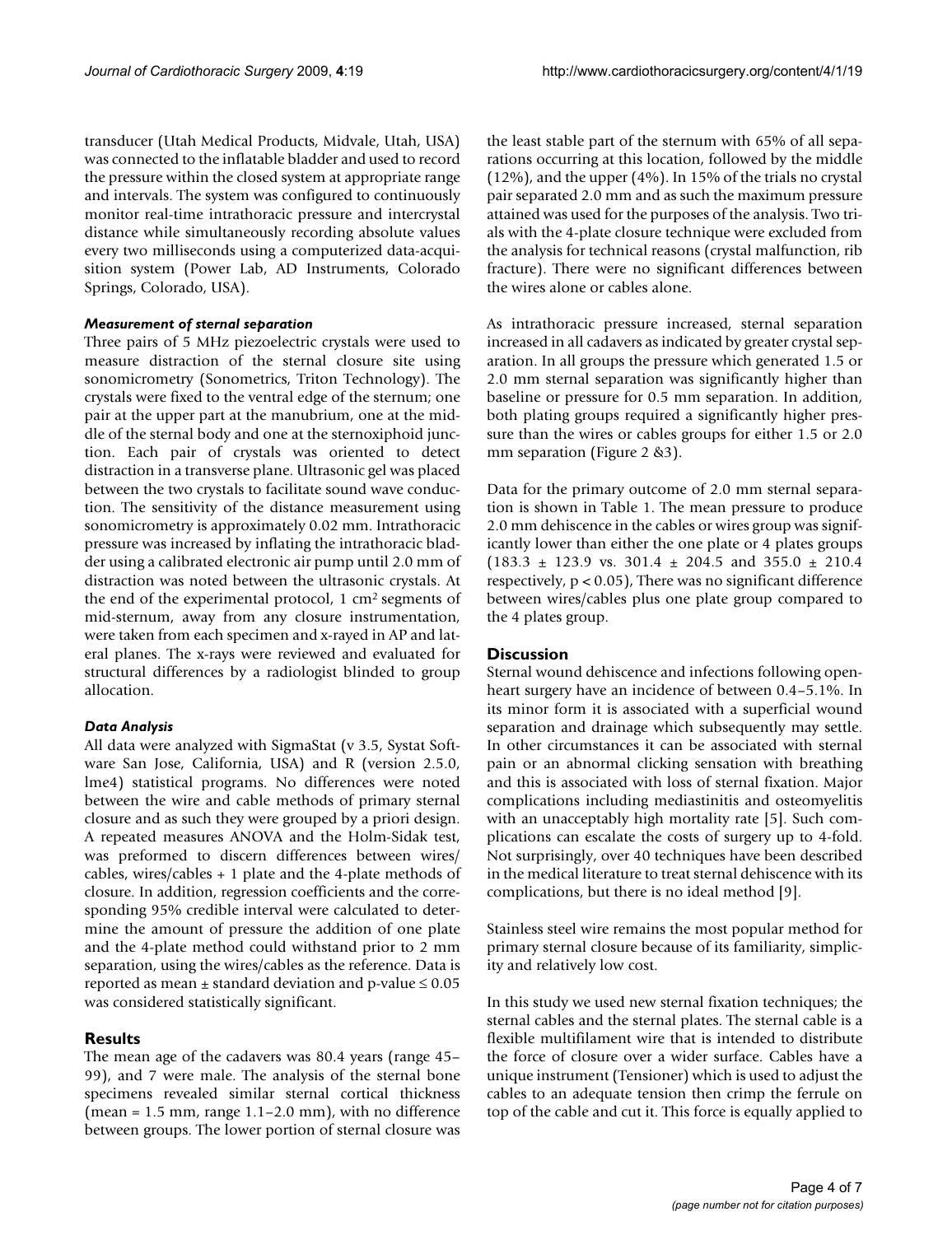

 $*$  p  $\leq$  0.05 when compared to wires/cables alone at the same level of separation.

 $\dagger$  p  $\leq$  0.05 when compared to 0.5mm of separation for the same closure type.

 $\updownarrow$  p  $\leq$  0.05 when compared to 1.0mm of separation for the same closure type.

# **Figure 2**

**Intrathoracic pressure for 0.5 mm incremental increases in sternal separation**. In all groups the pressure which generated 1.5 or 2.0 mm sternal separation was significantly higher than baseline or pressure for 0.5 mm separation. In addition, both plating groups required a significantly higher pressure than the wires or cables groups for either 1.5 or 2.0 mm separation.

all cables to avoid the individual force variations encountered in manual tightening of the standard wires.

The sternal plate fixation system used in this study is made of Titanium locking straight plates for sternal and rib fixation. A locking plate allows each screw to fixate to the plate distributing the forces applied to the plate to all of the screws equally facilitating a strong stable construct even when screws are inserted into softer material such as rib cartilage. This potentially improves the strength of closure by distributing the force applied at the point of closure over a larger area including the ribs on both sides. Eight screws for each plate have been recommended and were used in this study.

When compared to the standard closure technique, adding a single sternal plate to the wires or using the four plates provided significantly improved stability as indicated by the significant higher pressure required to induce sternal separation. This improvement in closure stability was consistent at each 0.5 mm measurement interval.

To avoid significant damage of the sternal bone integrity, we chose 2.0 mm as an end point of sternal distraction. We initially closed the sternum with wires or cables for the first measurement then added the single plate the plates for the second and finally, after removal of all the wires and single plate, applied the 4 plates for the final measurements. This sequence of closure was designed to mimic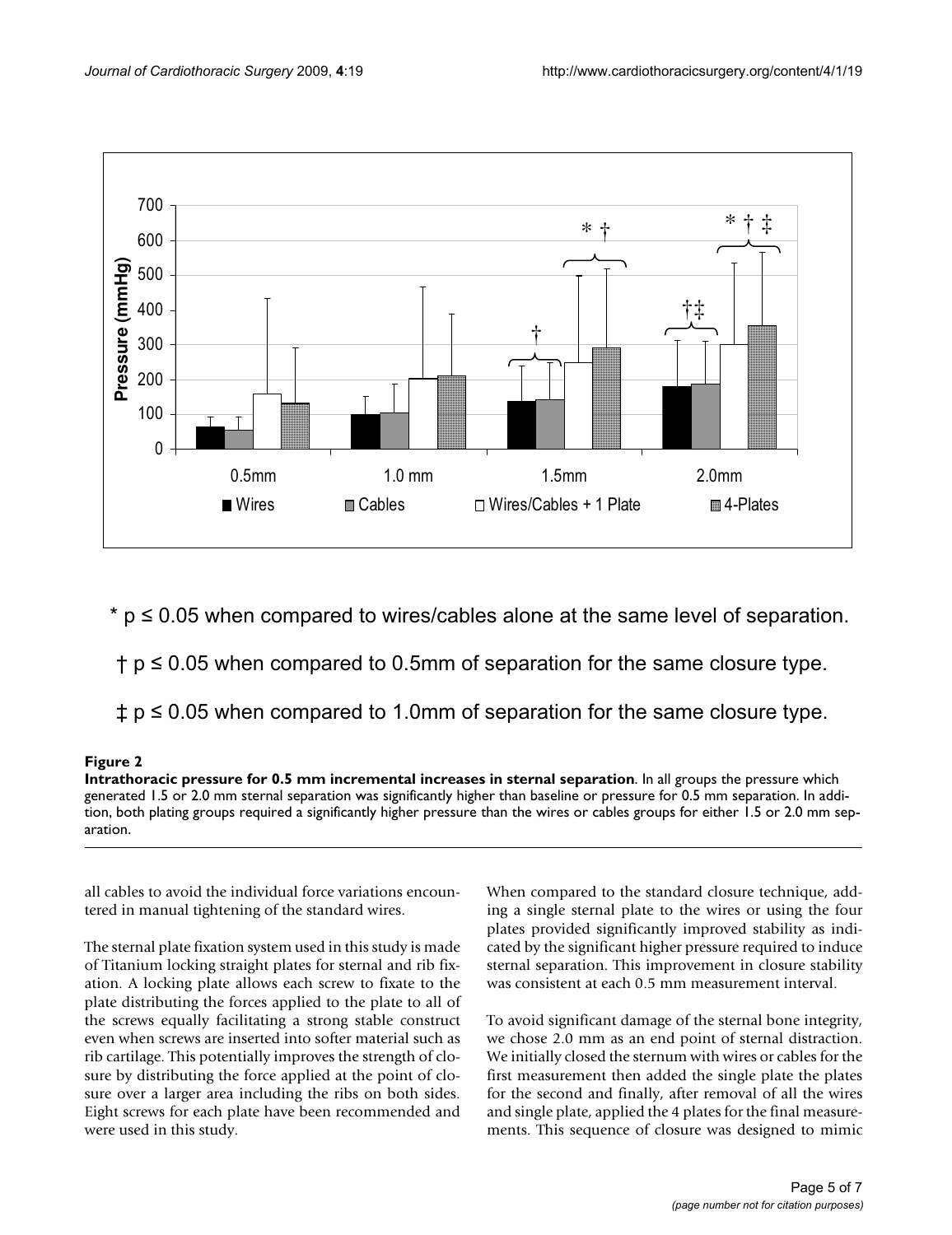

 $*$  p  $\leq$  0.05 compared to wires/cables alone.

#### **Figure 3**

**Intrathoracic Pressure when sternal separation increased by 2.0 mm**. The mean pressure to produce 2.0 mm dehiscence in the cables or wires group was significantly lower than either the one plate or 4 plates groups (183.3  $\pm$  123.9 vs. 301.4  $\pm$  204.5 and 355.0  $\pm$  210.4 respectively, p < 0.05), There was no significant difference between wires/cables plus one plate group compared to the 4 plates group.

the clinical situation with failure of the sternal wires and even wiring with a single plate at rib 6 following which sternal pates would be applied. Despite using such a sequence that potentially biased against the 4 sternal plates due to the previous manipulations, the results of plate closure proved to be better than wires or cables alone.

Many techniques have been developed to prevent sternal dehiscence in high risk patients. Some techniques have been designed to avoid wire cutting through bone the sternal bone either by adding coils [10] or a parasternal vertically oriented basket weave wiring technique [11]. Stainless steel bands [12,13] and Mersilene ribbon [14] have also been utilized in attempts to distribute the closure force over a wider area. Sternal plates in sternal closure [15] have shown better distribution of the force across the sternum that yielding a more secure closure. Sternal plates clinically have also been used for primary closure [16]. Others [17] as well as our group have utilized sternal plates for salvage of sternal dehiscence after cardiac surgery. The advantage of these sternal plates compared to others lies on their being fixed transversely to the anterior surface of the sternum and ribs. Following surgical debridement and irrigation to healthy bleeding bone, with avoidance of dissection underneath the sternum to reduce

|  |  | Table 1: Comparison of different methods of sternal closure. |  |  |  |  |
|--|--|--------------------------------------------------------------|--|--|--|--|
|--|--|--------------------------------------------------------------|--|--|--|--|

| Type of Sternal Closure              | $Mean \pm SD$       | Median (IQR)   | Regression Coefficients (95% CI) |
|--------------------------------------|---------------------|----------------|----------------------------------|
| <b>Wires/Cables</b><br>$(n = 18)$    | $183.3 \pm 123.9$   | 146.0(122)     | $---$                            |
| Cables/Wires + 1 Plate<br>$(n = 18)$ | $301.4 \pm 204.5^*$ | 225.0 (92.0)*  | $120.00(47-194)$ †               |
| 4 Plates<br>$(n = 16)$               | $355.0 \pm 210.4*$  | 287.0 (242.0)* | $142.00(66 - 219)$ †             |

SD = Standard Deviation, IQR = Inter-quartile Range, CI = Credible Interval

\* p < 0.05 compared to wires/cables alone.

† indicates statistical significance when compared to wires/cables alone